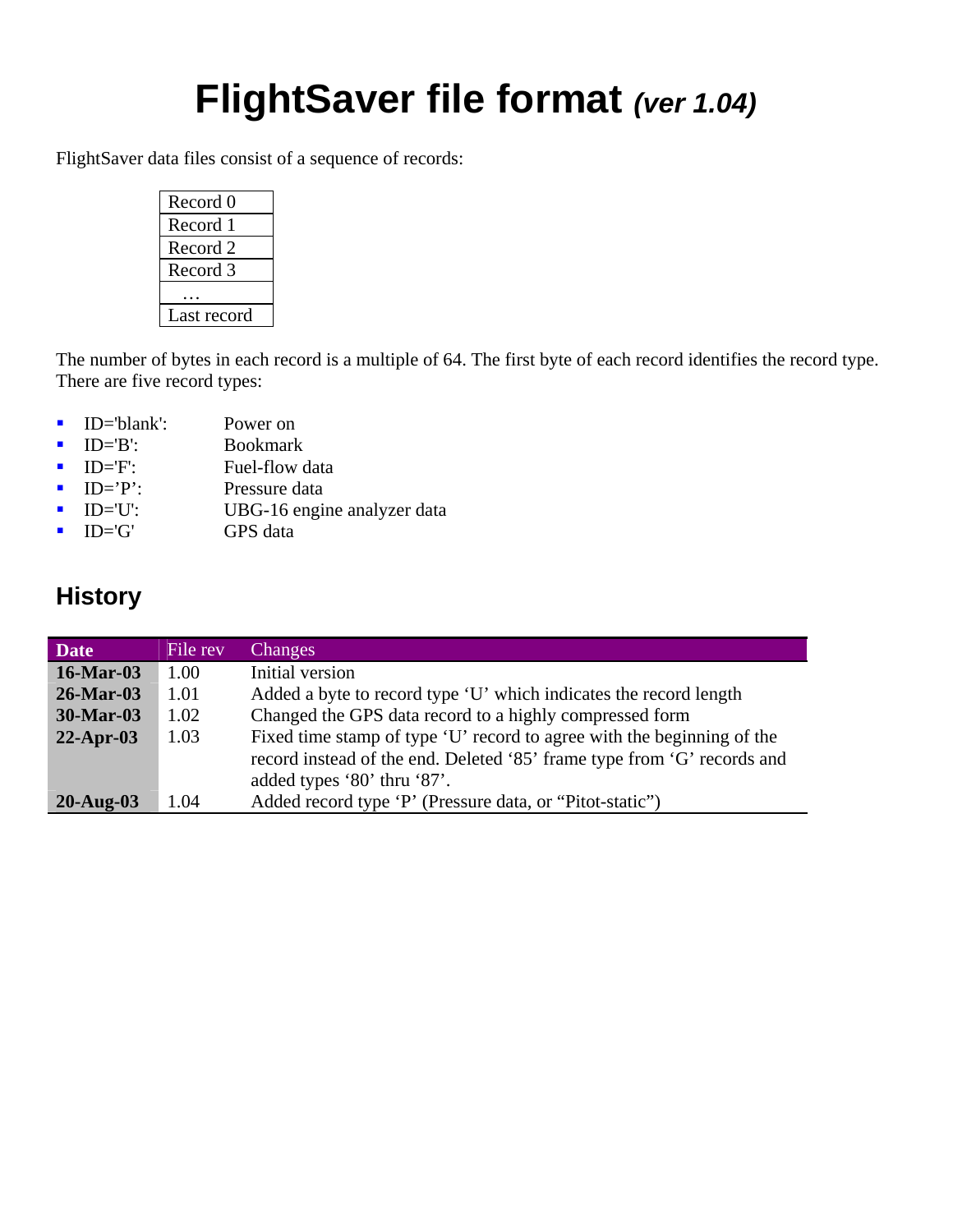### *Power-on record (record identifier = 0x20 = 'blank')*

A 64 byte power-on record is inserted every time the FlightSaver is turned on. (So of course, record 0 must be of this type.) All bytes are ASCII characters except the last six bytes. The record looks like this:

*Byte* 0 1 2 3 4 5 6<br># 0123456789012345678901234567890123456789012345678901234567890123 " FlightSaver 1.03 FFU1 16-Mar-03 15:17:33 13.67v Time: ymdhms"

| <b>Byte 0</b>      | Power-on record identifier ('blank')                                |  |  |  |  |  |  |
|--------------------|---------------------------------------------------------------------|--|--|--|--|--|--|
| <b>Bytes 13-16</b> | File type version number (changed whenever file format is modified) |  |  |  |  |  |  |
| <b>Byte 22</b>     | Fuel flow unit (see table below)                                    |  |  |  |  |  |  |
| <b>Bytes 25-33</b> | Current date (dd-mon-yr)                                            |  |  |  |  |  |  |
| <b>Bytes 35-42</b> | Current time (hh:mm:ss)                                             |  |  |  |  |  |  |
| <b>Bytes 45-50</b> | Current system voltage                                              |  |  |  |  |  |  |
| <b>Bytes 58-63</b> | Current date/time (redundant $-$ same info as bytes 25-42)          |  |  |  |  |  |  |
|                    | Byte 58: year $-2000$ (binary $-$ from 3 to 255)                    |  |  |  |  |  |  |
|                    | Byte 59: month (binary – from 1 to 12)                              |  |  |  |  |  |  |
|                    | Byte 60: day (binary – from 1 to 31)                                |  |  |  |  |  |  |
|                    | Byte 61: hour (binary – from 0 to 23)                               |  |  |  |  |  |  |
|                    | Byte 62: minute (binary – from 0 to 59)                             |  |  |  |  |  |  |
|                    | Byte $63$ : second (binary - from 0 to 59)                          |  |  |  |  |  |  |

| Unit |                       |
|------|-----------------------|
| code | <b>Fuel flow unit</b> |
| '1'  | $.01$ gal/hr          |
| '2'  | $.1$ gal/hr           |
| '3'  | $.1$ lb/hr            |
| '4'  | .1 liter/hr           |
| 5'   | $.1$ kg/hr            |

*Fuel flow unit codes (byte 22)* 

### *Book-mark record (record identifier = 0x4D = 'B')*

A 64 byte book-mark record is inserted every time the "Mark" button is pressed. As with the power-on record, all bytes are ASCII characters except the last six. The record looks like this:

| <i>Byte</i> 0 |  |  |  |                                                                                                                                          |
|---------------|--|--|--|------------------------------------------------------------------------------------------------------------------------------------------|
|               |  |  |  | # 0123456789012345678901234567890123456789012345678901234567890123<br>"BA+++++++++++++++++++++++ 16-Mar-03 15:17:33 13.67v Time: ymdhms" |

| <b>Byte 0</b>      | Bookmark record identifier ('B')     |
|--------------------|--------------------------------------|
| <b>Byte 1</b>      | Bookmark identifier (ASCII A thru Z) |
| <b>Bytes 25-63</b> | Same as for power-on record          |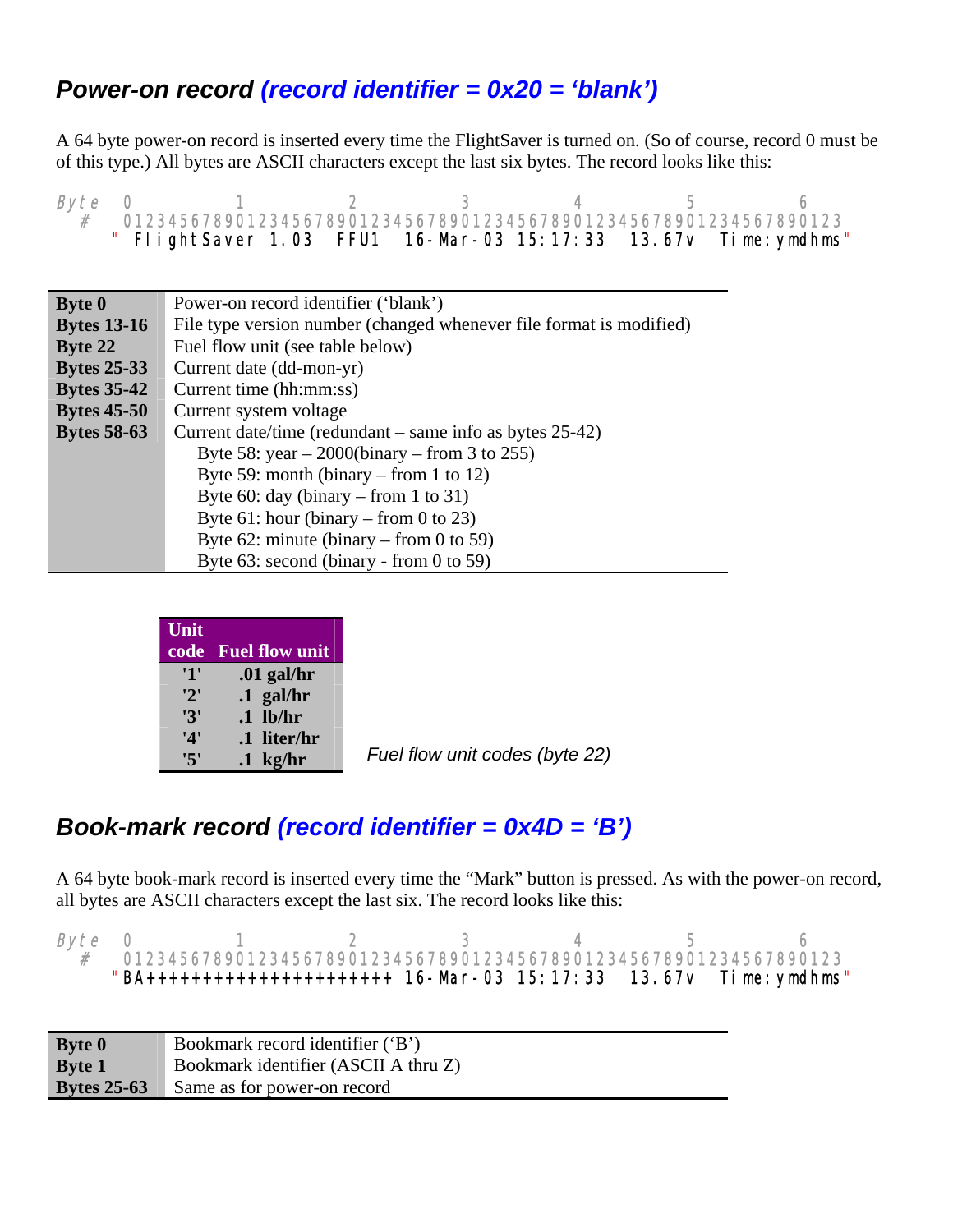## *Fuel flow data record (record identifier = 0x46 = 'F')*

This is a 128-byte record containing 1 minute of fuel flow data (60 samples)

| <b>Byte</b>             | <b>Contents</b>           |
|-------------------------|---------------------------|
| $\bf{0}$                | $^{\prime}$ F $^{\prime}$ |
| 1                       | month (1-12)              |
| $\overline{2}$          | $(1-31)$<br>day           |
| 3                       | hour (0-23)               |
| $\overline{\mathbf{4}}$ | minute (0-59)             |
| 5                       | second (0-59)             |
| 6                       | lsb(gal(t0))              |
| $\overline{7}$          | msb(gal(t0))              |
| 8                       | $l$ sb(gph(t0))           |
| 9                       | msb(gph(t0))              |
| 10                      | $l$ sb(gph(t0+1))         |
| 11                      | $msb(gph(t0+1))$          |
| 12                      | $l$ sb(gph(t0+2))         |
| 13                      | $msb(gph(t0+2))$          |
| 14                      | $l$ sb(gph(t0+3))         |
| 15                      | $msb(gph(t0+3))$          |
|                         |                           |
|                         |                           |
|                         |                           |
| 126                     | $l$ sb(gph(t0+59))        |
| 127                     | $msb(gph(t0+59))$         |

| where: $\pm 0$ |        | is the time given by bytes 1-5                                                                              |
|----------------|--------|-------------------------------------------------------------------------------------------------------------|
|                | $t0+1$ | is one second later                                                                                         |
|                | gph    | is the fuel flow in the specified units                                                                     |
|                |        | (see unit codes above)                                                                                      |
|                | gal    | is the fuel remaining                                                                                       |
|                |        | $(e.g. in .01$ gallon units for unit code 1)                                                                |
|                |        | (spl) indicates the least significant byte                                                                  |
|                |        | msb() indicates the most significant byte                                                                   |
|                |        |                                                                                                             |
|                |        |                                                                                                             |
|                |        | <i>Note:</i> Bytes 1 and 2 are somewhat redundant since the date<br>is also included in the power-on record |
|                |        |                                                                                                             |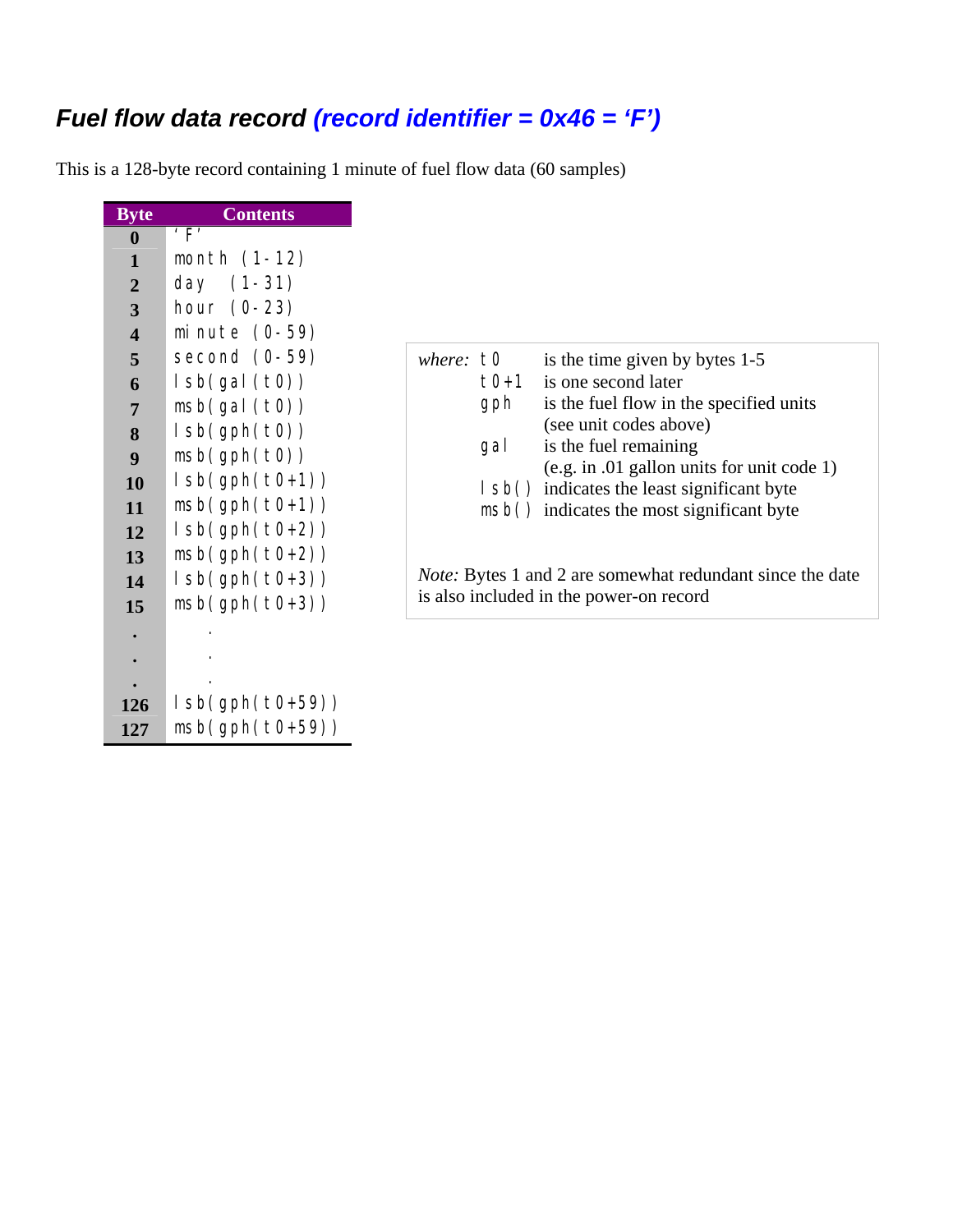## *UBG-16 Engine Analyzer data record (record identifier = 0x55 = 'U')*

This record contains two minutes of data (24 samples at a .2 Hz sample rate for 16 data channels) – 384 values in all. The data is stored in units of  $\degree$ F. The record length is equal to N<sup>\*64</sup> bytes where N can range from 1 to 7 (and depends on how many bits are needed to represent each data value). The form of the record is as follows:

| <b>Byte 0</b>                        | $\cdot_{\mathrm{U}}$                                          |
|--------------------------------------|---------------------------------------------------------------|
| <b>Byte 1</b>                        | N (from 1 to 7), where length of record = $64*N$              |
| <b>Byte 2</b>                        | Reserved (0)                                                  |
| <b>Bytes 3/4/5</b>                   | TimeStamp: $Hour(0-23)/Minutes(0-59)/Seconds(0-59)$           |
| <b>Channel 1 (EGT 1)</b>             | 2 to 26 bytes (see tables below)                              |
| <b>Channel 2 (CHT 1)</b>             | 2 to 26 bytes                                                 |
| <b>Channel 3 (EGT 2)</b>             | 2 to 26 bytes                                                 |
| <b>Channel 4 (CHT 2)</b>             | 2 to 26 bytes                                                 |
| <b>Channel 5 (EGT 3)</b>             | 2 to 26 bytes                                                 |
| <b>Channel 6 (CHT 3)</b>             | 2 to 26 bytes                                                 |
| <b>Channel 7 (EGT 4)</b>             | 2 to 26 bytes                                                 |
| <b>Channel 8 (CHT 4)</b>             | 2 to 26 bytes                                                 |
| <b>Channel 9 (EGT 5)</b>             | 2 to 26 bytes                                                 |
| <b>Channel 10 (CHT 4)</b>            | 2 to 26 bytes                                                 |
| Channel 11 (EGT 6)                   | 2 to 26 bytes                                                 |
| <b>Channel 12 (CHT 6)</b>            | 2 to 26 bytes                                                 |
| <b>Channel 13 (Oil T)</b>            | 2 to 26 bytes                                                 |
| <b>Channel 14 (OAT)</b>              | 2 to 26 bytes                                                 |
| <b>Channel 15 (VAC)</b>              | 2 to 26 bytes                                                 |
| <b>Channel 16 <math>(</math></b> $)$ | 2 to 26 bytes                                                 |
| <b>Zero padding</b>                  | 0 to 63 bytes (padding so that record length $= 64*$ N bytes) |

There are 15 ways to encode the 24 samples for each channel depending on the degree of compression possible. Note that each channel may be encoded using a different encoding type. The encoding types are:

| <b>Encoding</b><br>type | <b>Bits</b> per<br>sample | res<br>(Resolution in °F) | <b>Bytes</b> per<br>channel |
|-------------------------|---------------------------|---------------------------|-----------------------------|
| $\boldsymbol{0}$        | 0                         | 1                         | 2                           |
| 1                       | 1                         | 1                         | 5                           |
| $\boldsymbol{2}$        | $\overline{2}$            | 1                         | 8                           |
| $\overline{\mathbf{3}}$ | 4                         | 1                         | 14                          |
| $\overline{\mathbf{4}}$ | 8                         | 1                         | 26                          |
| 5                       | $\boldsymbol{0}$          | $\mathfrak{2}$            | $\mathbf{2}$                |
| 6                       | 1                         | $\overline{2}$            | 5                           |
| $\overline{7}$          | $\overline{2}$            | $\overline{2}$            | 8                           |
| 8                       | 4                         | $\overline{2}$            | 14                          |
| 9                       | 8                         | $\overline{2}$            | 26                          |
| 10                      | $\boldsymbol{0}$          | $\overline{4}$            | $\overline{2}$              |
| 11                      | $\mathbf{1}$              | $\overline{4}$            | 5                           |
| 12                      | $\overline{2}$            | $\overline{4}$            | 8                           |
| 13                      | 4                         | 4                         | 14                          |
| 14                      | 8                         | $\overline{4}$            | 26                          |
| 15                      | ←                         | Reserved                  |                             |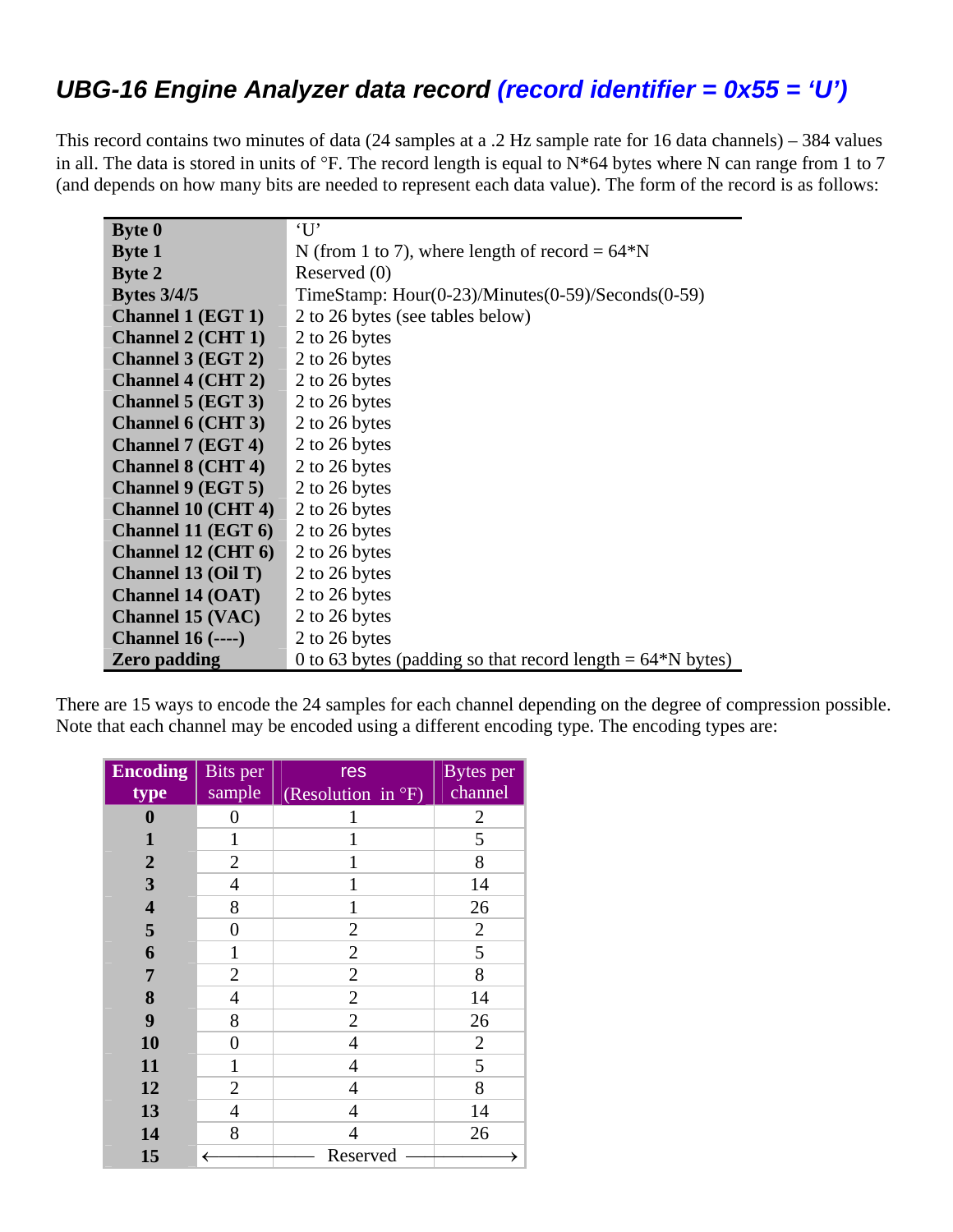For all 15 encoding types, the first two bytes are in this form:

| <b>Byte 1</b> |                 |  |  |  |                                   | <b>Byte 0</b> |  |  |   |  |  |  |  |  |  |
|---------------|-----------------|--|--|--|-----------------------------------|---------------|--|--|---|--|--|--|--|--|--|
|               |                 |  |  |  |                                   |               |  |  | 6 |  |  |  |  |  |  |
|               | Fncoding type 1 |  |  |  | $V_{\text{min}}$ (-1024 to +1023) |               |  |  |   |  |  |  |  |  |  |

The 24 samples have the value:  $res \bullet (V_{min} + V_i)$ 

*where:* res equals 1,2, or 4 °F according to the above table

 $V_i$  ( $i = 0$  to 23) are non-negative integers as defined below

For encoding types  $\{0,5, 10\}$  all V<sub>i</sub> are zero (i.e. all 24 samples have the same value) and the two bytes above are the only bytes stored for the channel.

For encoding types  $\{1,6,11\}$  the 24 values  $V_0$  -  $V_{23}$  (which can be 0 or 1) are packed into the next 3 bytes:

| $bit \rightarrow$ |          | 6                          | $\overline{5}$  |                 |      |      |      |    |
|-------------------|----------|----------------------------|-----------------|-----------------|------|------|------|----|
| <b>Byte 2</b>     | V7       | V <sub>6</sub>             | $V_5$           | V⊿              | V٩   | Vっ   |      |    |
| Byte 3            | $V_{15}$ | $\mathsf{V}_{\mathsf{14}}$ | V 13            | V <sub>12</sub> | V 11 | V 10 | V 9  | V8 |
| Byte 4            | V 23     | $\mathsf{V}_{22}$          | V <sub>21</sub> | V 20            | V 19 | V 18 | V 17 | 16 |

For encoding types  $\{2,7,12\}$  the 24 values  $V_0$  -  $V_{23}$  (which can be 0 thru 3) are packed into the next 6 bytes:

| bits $\rightarrow$ | 7:6                        | 5:4                        | 3:2               | 1:0                        |
|--------------------|----------------------------|----------------------------|-------------------|----------------------------|
| Byte 2             | $\mathsf{V}_3$             | V2                         | V1                | V٥                         |
| Byte 3             | V <sub>7</sub>             | $V_6$                      | $V_5$             | $\mathsf{V}_4$             |
| Byte 4             | $\mathsf{V}_{\mathsf{11}}$ | $\mathsf{V}_{\mathsf{10}}$ | $V_9$             | $V_8$                      |
| Byte 5             | $\mathsf{V}_{\mathsf{15}}$ | $\mathsf{V}_{\mathsf{14}}$ | $\mathsf{V}_{13}$ | $V_{12}$                   |
| Byte 6             | $\mathsf{V}_{\mathtt{19}}$ | $\mathsf{V}_{\mathsf{18}}$ | $V_{17}$          | $\mathsf{V}_{\mathsf{16}}$ |
| <b>Byte 7</b>      | $\mathsf{V}_{23}$          | $\mathsf{V}_{22}$          | $\mathsf{V}_{21}$ | $V_{20}$                   |

For encoding types  $\{3,8,13\}$  the 24 values  $V_0$  -  $V_{23}$  (which can be 0 thru 15) are packed into the next 12 bytes:

| bits $\rightarrow$ | 7:4            | 3:0            |
|--------------------|----------------|----------------|
| <b>Byte 2</b>      | $V_1$          | $V_0$          |
| <b>Byte 3</b>      | $V_3$          | V <sub>2</sub> |
| Byte 4             | $V_5$          | $V_4$          |
| Byte 5             | V <sub>7</sub> | $V_6$          |
| Byte 6             | $V_9$          | $V_8$          |
| <b>Byte 7</b>      | $V_{11}$       | $V_{10}$       |
| Byte 8             | $V_{13}$       | $V_{12}$       |
| Byte 9             | $V_{15}$       | $V_{14}$       |
| Byte 10            | $V_{17}$       | $V_{16}$       |
| Byte 11            | $V_{19}$       | $V_{18}$       |
| Byte 12            | $V_{21}$       | $V_{20}$       |
| Byte 13            | $V_{23}$       | $V_{22}$       |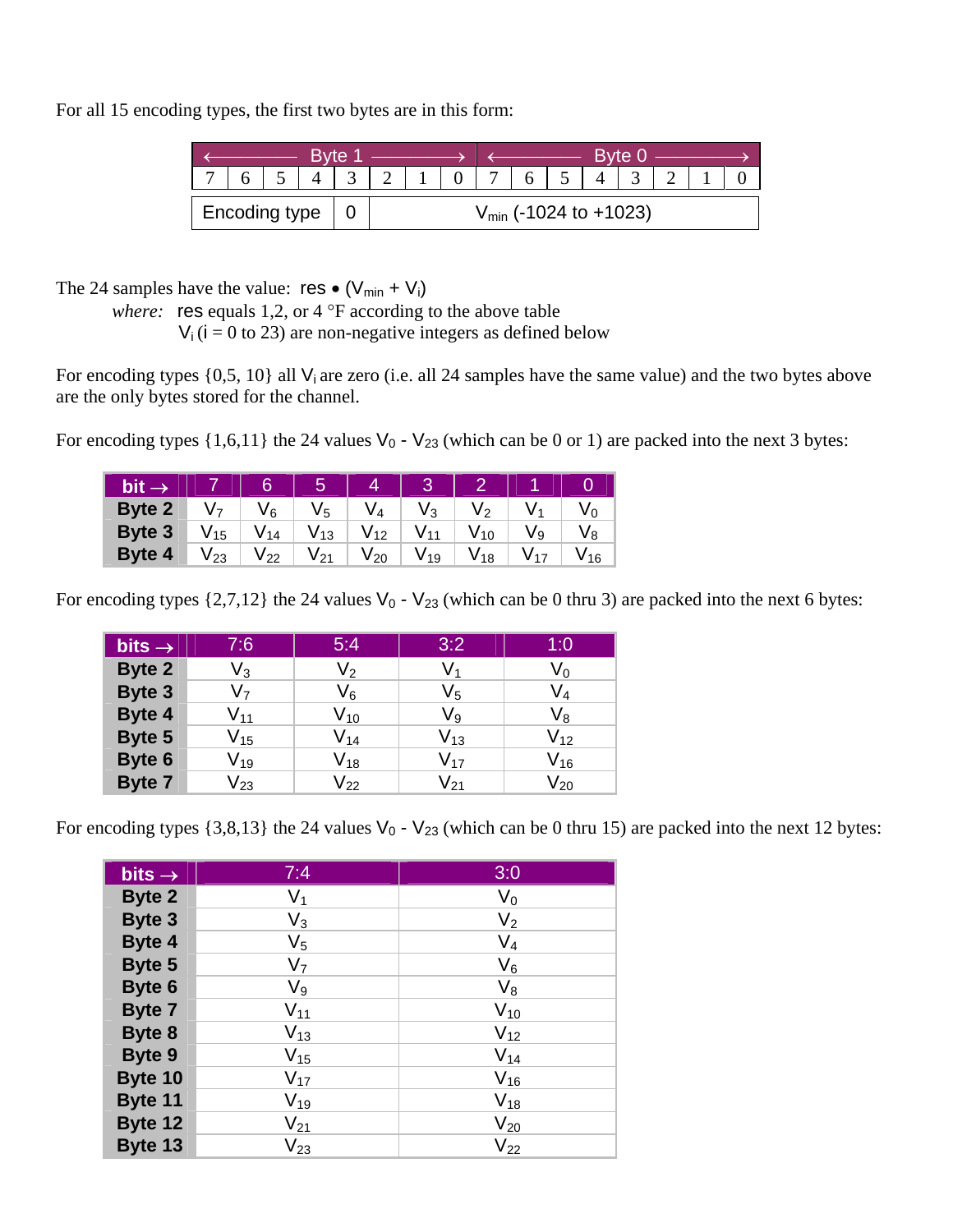For encoding types  $\{4,9,14\}$  the 24 values  $V_0$  -  $V_{23}$  (which can be 0 thru 255) are placed in the next 24 bytes:

| bits $\rightarrow$                                           | 7:0               |
|--------------------------------------------------------------|-------------------|
| Byte 2<br>Byte 3<br>Byte 4                                   | $\mathsf{V}_0$    |
|                                                              | $\mathsf{V}_1$    |
|                                                              | V <sub>2</sub>    |
| $\begin{array}{ccc} \bullet & \bullet & \bullet \end{array}$ | .                 |
| $\begin{array}{ccc} \bullet & \bullet & \bullet \end{array}$ | $\cdots$          |
| $\begin{array}{ccc} \bullet & \bullet & \bullet \end{array}$ | $\cdots$          |
| Byte 25                                                      | $\mathsf{V}_{23}$ |

## *GPS data record (record identifier = 0x47 = 'G')*

This is a fixed size record of 256 bytes.

| <b>Byte</b>             | <b>Contents</b>                               |  |  |  |  |
|-------------------------|-----------------------------------------------|--|--|--|--|
| $\boldsymbol{0}$        | $^{\prime}$ G $^{\prime}$                     |  |  |  |  |
| $\mathbf{1}$            | 'G' (future use)                              |  |  |  |  |
| $\overline{2}$          | Sample period $(\Delta t)$ in seconds (1-255) |  |  |  |  |
| 3                       | hour $(0-23)$                                 |  |  |  |  |
| $\overline{\mathbf{4}}$ | minute $(0-59)$                               |  |  |  |  |
| 5                       | second $(0-59)$                               |  |  |  |  |
| 6                       | 0 (future use)                                |  |  |  |  |
| $\overline{7}$          | 0 (future use)                                |  |  |  |  |
| 8                       | GPS data frame 0 (time t0)                    |  |  |  |  |
| 9                       |                                               |  |  |  |  |
| 10                      |                                               |  |  |  |  |
|                         | GPS data frame 1 (time $t0+\Delta t$ )        |  |  |  |  |
|                         |                                               |  |  |  |  |
|                         | GPS data frame 2 (time $t0+2\Delta t$ )       |  |  |  |  |
|                         |                                               |  |  |  |  |
|                         |                                               |  |  |  |  |
|                         |                                               |  |  |  |  |
|                         |                                               |  |  |  |  |
|                         |                                               |  |  |  |  |
|                         |                                               |  |  |  |  |
|                         | GPS data frame N (time t0+n $\Delta t$ )      |  |  |  |  |
|                         |                                               |  |  |  |  |
| 254                     |                                               |  |  |  |  |
| 255                     | $0x80$ (nop)                                  |  |  |  |  |

Each GPS data frame consists of a single position sample. Note that 0x80 is a null data frame used as filler to pad the GPS record out to 256 bytes if necessary. There are three data frame types as shown below: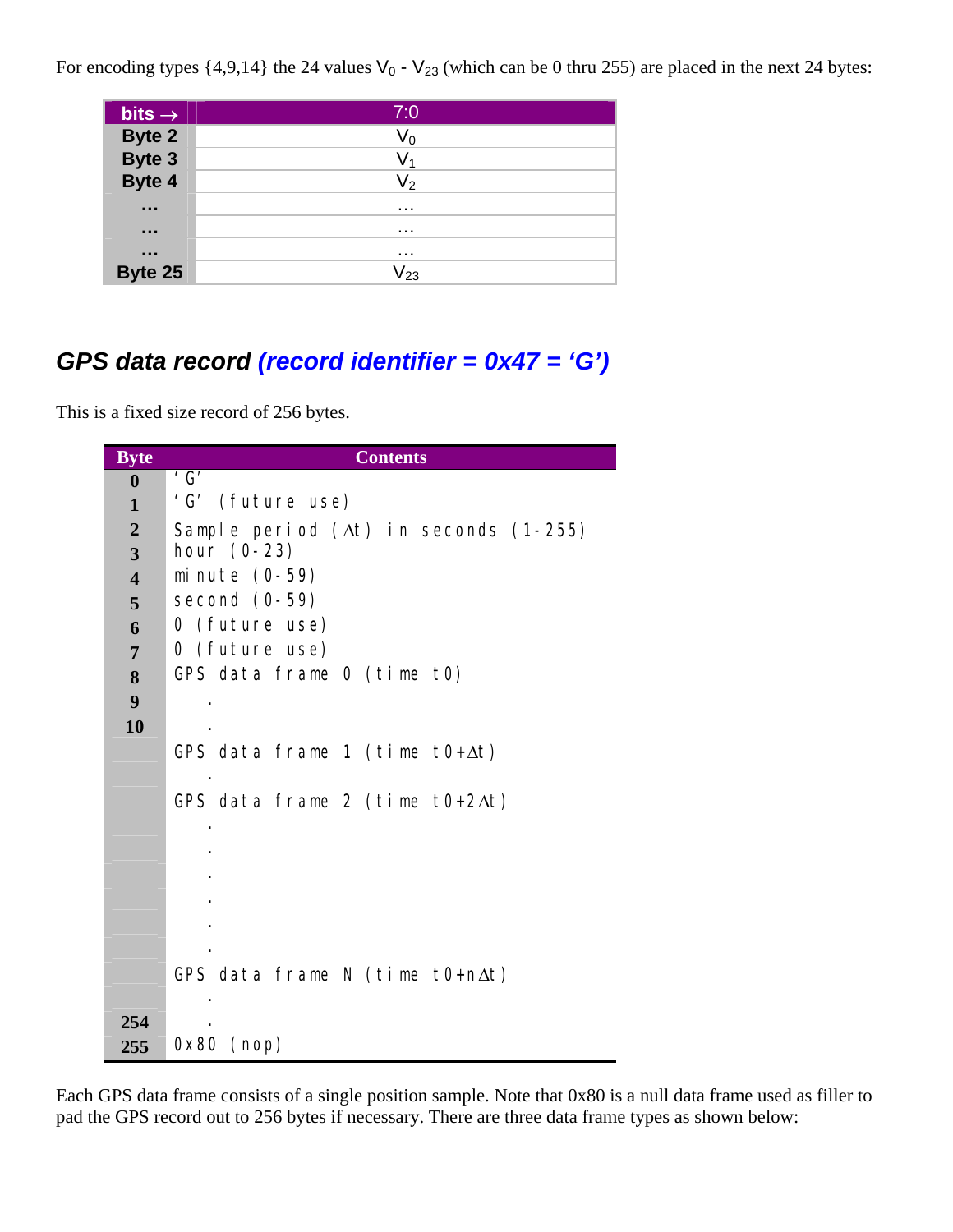**Data frame type 8F (15 bytes):** 

| <b>Byte</b>             | <b>Contents</b>                                                   |
|-------------------------|-------------------------------------------------------------------|
| $\bf{0}$                | Ox8F (identifies the frame as the 15 byte format)                 |
|                         | GPS derived time: Hours (0-23)                                    |
| $\overline{2}$          | GPS derived time: Minutes (0-59)                                  |
| $\overline{3}$          | GPS derived time: Seconds (0-59)                                  |
| $\overline{\mathbf{4}}$ | Latitude: [Sddddddd] $S = 0/1$ (north/south), d = degrees (0-89)  |
| 5                       | Latitude: [mmmmmmmm] LSB - minutes in hundredths (0-5999)         |
| 6                       | Latitude: [000mmmmm] MSB                                          |
| $\overline{7}$          | Longitude: $[dddddddd]$ d = degrees $(0-179)$                     |
| 8                       | Longitude: [mmmmmmmm] LSB - minutes in hundredths (0-5999)        |
| $\boldsymbol{9}$        | Longitude: $[EOOmmmm]$ MSB - $E = 0/1$ (west/east)                |
| <b>10</b>               | Altitude (gps derived): LSB (in meters) -32768 if unavailable     |
| 11                      | Altitude (gps derived): MSB                                       |
| <b>12</b>               | Magnetic variation: LSB (in sixteenths of a degree) East/West=+/- |
| 13                      | Magnetic variation: MSB                                           |
| 14                      | Estimated accuracy - in sixteenths of a nm (255 if unavailable)   |

#### **Data frame types 80-87 (1 to 5 bytes):**

| <b>Byte</b>    | <b>Contents</b>                                                             |
|----------------|-----------------------------------------------------------------------------|
| $\mathbf{0}$   | Frame type: $0x80-87 = bi nary$ : 10000sap                                  |
| $\mathbf{1}$   | eT: Latitude correction $(-1.28 \text{ to } +1.27 \text{ minutes})$         |
| $2^{\circ}$    | eG: Longitude correction (-1.28 to +1.27 minutes)                           |
| 3 <sup>1</sup> | eA: Altitude correction $(-128 \text{ to } +127 \text{ meters})$            |
| $\overline{4}$ | eS: Time correction - GPS derived $(-128 \text{ to } +127 \text{ seconds})$ |

The position represented by this data frame can be computed as follows:

| $Tp + (Tp-Tpp) + eT$<br>Latitude $=$<br>Longitude = $Gp + (Gp-Gpp) + eG$<br>Last specified altitude $+eA$<br>Altitude $=$ | where: $\text{Tp/Gp}$ is the lat/long of the preceding sample<br>Tpp/Gpp is the lat/long of the sample before that |
|---------------------------------------------------------------------------------------------------------------------------|--------------------------------------------------------------------------------------------------------------------|
|---------------------------------------------------------------------------------------------------------------------------|--------------------------------------------------------------------------------------------------------------------|

If the p bit is 0, then bytes 1 and 2 are combined into a single byte as follows:

|  | <b>Contents</b>                                                     |
|--|---------------------------------------------------------------------|
|  | $[ttttgggg]$ : tttt = Latitude correction Et (-.07 to +.07 minutes) |
|  | $gggg =$ Longitude correction Eq (-.07 to +.07 minutes)             |

If the **a** bit is 0, then byte 3 is omitted and the altitude is assumed to be the same as for the previous frame. Normally the GPS derived time will be ∆t seconds later than the previous position sample. However occasionally a small correction will be inserted by setting s=1 and supplying the time correction in byte 4. If the  $S$  bit is 0, the byte 4 is omitted. If s=a=p=0 then byte 0 is omitted and the frame consists of just a single byte. Frame types 88-8E are reserved for future use. No data is remembered from previous records, which means that the first data frame is always type 8F. Otherwise type 8F is only encountered during rare lat/long glitches. Unless you are moving very slowly, the second data frame will have  $p=1$  (since Tpp and Gpp are initialized to Tp and Gp respectively.)